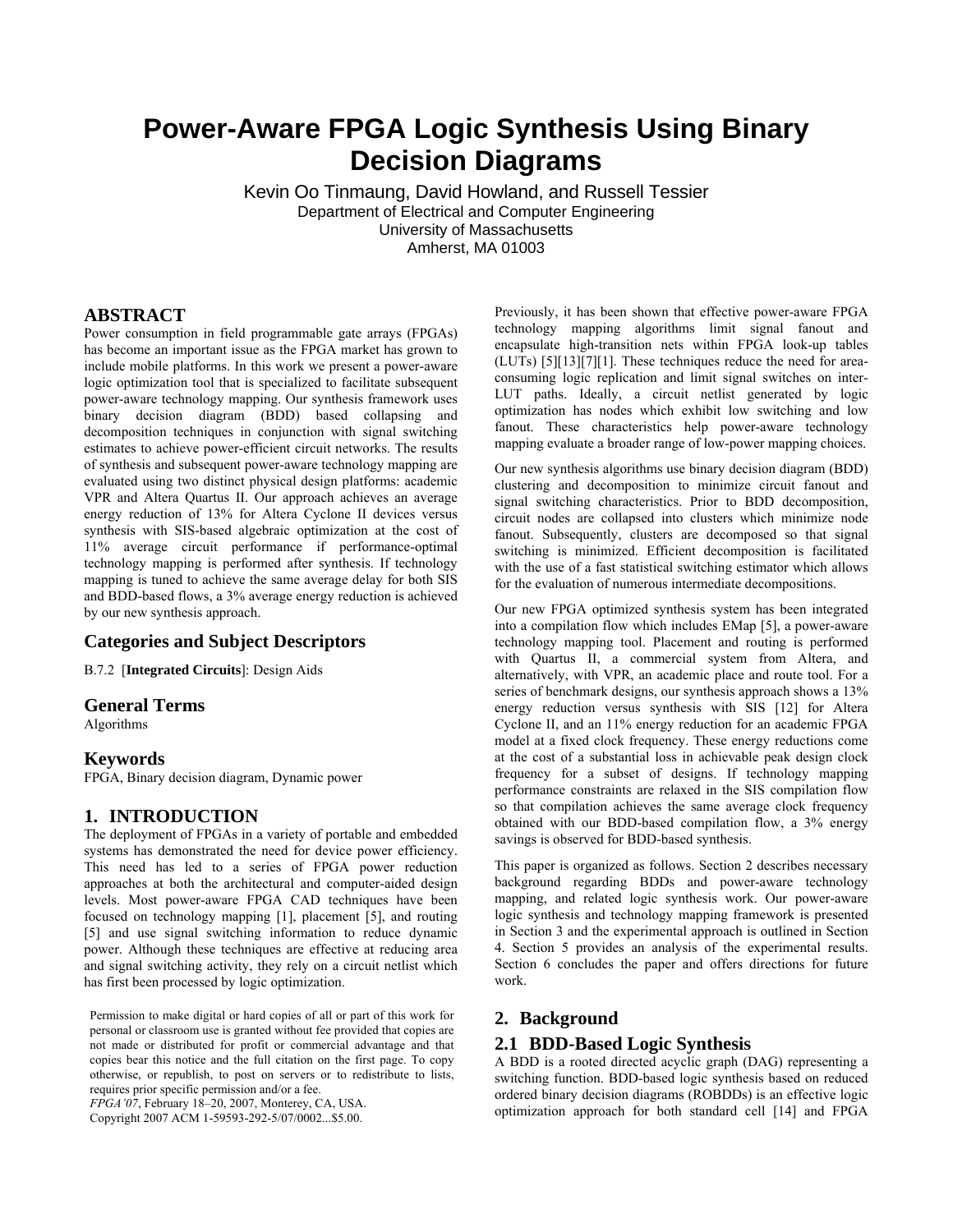technology [15]. Typically, BDD synthesis relies on functional decomposition to explore a range of both algebraic and Boolean optimizations. This step is an important part of our BDDprocessing flow which also includes clustering, variable reordering, and shared subcircuit extraction steps.

An early step in BDD based synthesis involves collapsing portions of a circuit DAG into clusters. This **eliminate** procedure makes the resulting BDD network easier to evaluate and optimize. Each collapsed cluster is represented as a BDD which is subsequently decomposed. Partial collapsing helps remove logic redundancy in multi-level logic representations, such as the redundancy caused by reconvergence. In [15], it was determined that maximum fanout free cone (MFFC) based collapsing is especially effective for FPGA synthesis with BDDs. Collapsed multi-input cones often match the structure of FPGA LUTs, leading to area-efficient implementations.

Cluster generation with partial collapsing is followed by iterative BDD **decomposition** based on variable partitioning approaches. The theory of dominators [14] has been shown to be an effective basis for BDD decomposition. The dominator approach quickly identifies cuts which divide a target subcircuit into two parts. The subcircuits which result from these cuts can then be combined with either an AND, OR, or XOR function to perform original BDD functionality. Algebraic decompositions result in subcircuits which do not share input variables; Boolean decomposition allows sharing. Typically a depth-first BDD scan is performed to identify dominators. Unlike strictly algebraic synthesis tools, dominator based decomposition can identify AND/OR, AND/XOR, and multiplexer decompositions equally efficiently. Since arithmetic FPGA designs often contain numerous XOR and multiplexer operations, this flexibility is desirable for FPGA synthesis. To explore a variety of decompositions, the variables in the BDD may be reordered to expose more efficient cuts [14]. Previously, it was determined that frequent variable reorderings provide areaefficient FPGA implementations [15].

#### **2.2 Related Work**

Several power-aware technology independent synthesis algorithms have been proposed. In a paper by Iman and Pedram [4], a power-aware synthesis approach which uses algebraic decompositions is proposed. Given a Boolean function of a node, dynamic power is optimized by minimizing its load in terms of the number of product terms in the function and by minimizing the estimated switching activity of internal sum-of-product nodes. Lennard et al. [6] uses the probability distribution of don't care sets to optimize area with an eye towards power reduction. An approach presented by Roy et al. [11] transforms sum-of-product expressions into factor-tree forms and uses capacitance information of AND/OR gates to guide logic optimization. Holt and Tyagi [3] consider interconnect capacitance using a bounding box during synthesis. In a paper by Lindgren et al. [8], a poweraware BDD decomposition approach for pass transistor logic is defined. In general, these techniques support power reduction in fine-grained ASICs which are based on logic libraries. The presence of coarse-grained LUTs and logic clusters make these power-aware synthesis approaches inappropriate for FPGAs.

To effectively perform power-aware FPGA logic optimization, the goals of subsequent power-aware technology mapping must be understood. Most related mapping approaches examine the reduction of dynamic power in FPGA interconnect, where nearly



**Figure 1: Power-aware logic synthesis and technology mapping flow** 

two-thirds of contemporary FPGA power is consumed. An early research study by Farrahi and Sarrafzadeh [2] showed that a power consumption cost metric based on net signal switching can be the basis for a LUT packing heuristic. Although this approach showed a modest improvement in circuit power (14% reduction), a net increase in LUT area was noted. An approach by Li et al [7] first maps circuits using a depth-optimal cut-based heuristic and then re-cuts logic node outputs on the critical path to reduce power. This technique resulted in a 19% power reduction when compared to the approach in [2].

Recent efforts at achieving power reduction in FPGA technology mapping focus on two specific goals: the reduction of LUT output signal switching and the minimization of logic replication. The first goal minimizes the switching activity of the nets between LUTs by encapsulating high activity nets inside LUTs. The second goal minimizes the number of LUT outputs by minimizing node duplication for performance enhancement. Anderson and Najm [1] use a depth-first, cut-based mapping to determine an initial mapping. This work focuses on eliminating node replications along non-critical paths to reduce power. A cost function based on LUT area, depth, and power is derived to allow for mapping tradeoffs. The authors note an additional 10% power reduction if optimal technology mapping depth is relaxed. A similar mapping approach is applied in EMap [5]. The EMap approach uses both signal switching and signal fanout as cost metrics used to encapsulate logic in LUTs. Our power-aware FPGA synthesis approach follows up on these recent efforts in the logic optimization step by optimizing node fanout, output switching, and area during partial collapsing and decompositions.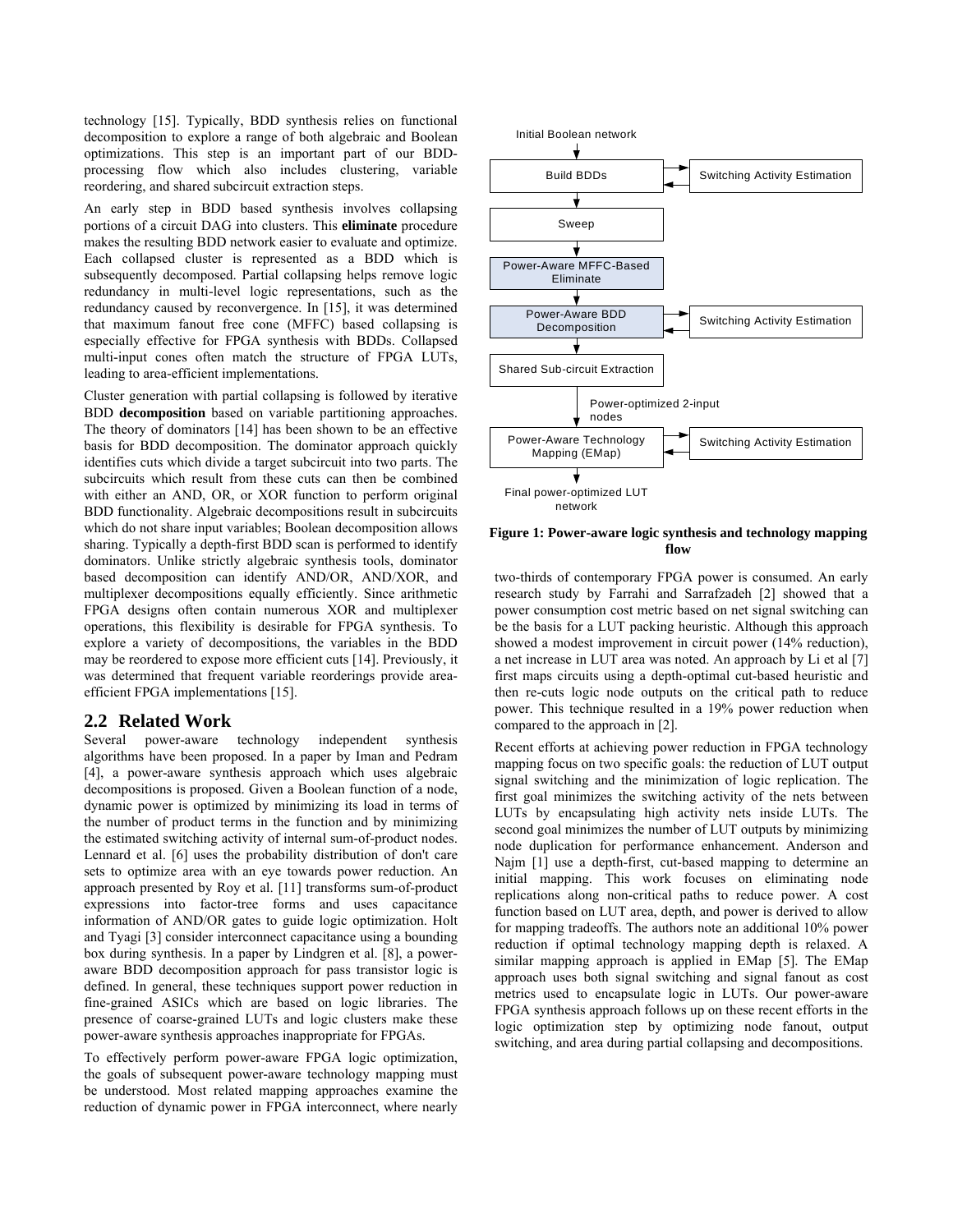#### **3. Power-aware Logic Optimization Flow**

Our BDD-based logic synthesis system uses a series of steps to convert a logic design into a technology mapped circuit. Figure 1 shows our power-aware FPGA synthesis flow. The initial circuit input is an un-optimized Boolean network. BDDs are built for each Boolean node in the network. After pre-processing to remove logic redundancy (sweep), power-aware iterative eliminate and decomposition procedures are performed to generate a collection of 2-input one-output nodes. Power-aware shared subcircuit extraction is performed to minimize power and area in the final LUT network. As a final step, the 2-input nodes are mapped to LUTs using EMap.

Accurate switching activity estimation forms an important part of our logic optimization flow. To allow for rapid re-evaluation of switching activity during circuit processing, a probabilistic, rather than simulation based approach is used. An effective probabilistic approach for estimating switching activity in logic circuits is the transition density model [9]. The model has two parameters: transition density  $D$  – the average number of transitions per unit time, and static probability  $P$  – the probability of the signal being high for a certain time period. For a signal  $y$ , the transition density of the signal  $D(y)$  is:

$$
D(y) = \sum_{i=1}^{n} P(\frac{dy}{dx_i}) \cdot D(x_i)
$$
 (1)

where *n* is the number of signals input to *y*,  $P(dy/dx_i)$  is the probability a change in  $x_i$  will cause a change in *y*, and  $D(x_i)$  is the transition density of  $x_i$ . A modeling tool based on this calculation approach [10] provides switching activity estimation for our flow for each node from primary inputs to primary outputs.

The following sections detail our approaches for power-aware BDD-based eliminate and decomposition.

#### **3.1 Power-Aware Eliminate**

*Global* BDD eliminate procedures create a single large global BDD for each design primary output (design output/flip flip input) using design primary inputs (design inputs/flip flop outputs) as the BDD inputs. The resulting size and complexity of these BDDs has been shown to lead to poor subsequent decompositions [14]. As a result, we develop a collapsing approach which results in multiple smaller BDDs for each primary output. To reduce logic minimization complexity, the combinational nodes needed for each primary output are reduced to a collection of smaller subcircuits via partial collapsing of the circuit. Each collapsed logic cluster is represented as a *local* BDD that is later processed by BDD decomposition.

To achieve clusters that are suitable for LUTs and that are also power efficient, we use a two-phase eliminate procedure. Each eliminate phase requires one or more DAG traversals with a specific cost and fanout objective. In the first phase, MFFCs are constructed in an effort to identify cones which match the properties of LUTs. In the second phase, nodes remaining from the first phase are collapsed in an effort to minimize cluster size and fanout. For each phase, collapsing is performed iteratively until the process converges based on the specific cost objective.

The first phase of eliminate creates MFFCs by iteratively collapsing nodes with a single fanout into their children.

Collapsing takes place during a straightforward DAG traversal from primary inputs to primary outputs. This approach has been shown [15] to lead to effective decompositions which can be packed into K-input LUTs during subsequent technology mapping. As a result of collapsing, all adjacent single fanout nodes can be placed into the same LUT reducing the required circuit area. BDD node count is used as a collapsing constraint during this iterative phase.

The objective for the power-aware second phase of eliminate is to minimize node fanout during collapsing while allowing for sufficient cluster growth to enable subsequent decomposition. This phase considers both BDD node count and node fanout. During each iteration possible collapsing is determined with a power-aware cost function which takes the fanout of nodes into account. Nodes with large fanout are undesirable since they can create a large number of wires between LUTs after technology mapping, increasing interconnect capacitance.

Collapsing for the second phase is evaluated via two cost metrics for each potential eliminate operation:

- 1. A cost metric which determines a possible increase in average node fanout as a result of collapsing.
- 2. A cost metric which measures the possible increase in BDD nodes.

The following definitions are used to better clarify the cost metrics. A **candidate** node is a node which may be collapsed into its fanout (or **child** nodes). **Parent** nodes have outputs which fan into the candidate node.

The fanout cost metric for a collapse of a candidate node into its child nodes is the resulting average fanout of the parent nodes divided by a scaling constant. This value can be defined as follows:

$$
Fanout Cost = \frac{\sum_{i \in parent\_nodes} |fanouts(i)|}{\beta^* | parent\_nodes |}
$$
 (2)

where *fanouts* is the number of fanouts of the parent nodes after the collapse, **|***parent\_nodes***|** is the number of parent nodes, and β is a scaling constant. A β value of 4 was found to give best results through experimentation. A potential node collapse is only accepted if the result of Eq. (2) is less than 1, indicating that fanouts greater than 4 are undesirable. A β value of greater than 4 often leads to at least one high capacitance inter-cluster connection. Values less than 4 penalize connections which are generally routed using low-capacitance intra-cluster wiring.

The second cost metric which evaluates BDD node increase as a result of collapsing is defined as follows:

Node Cost =  
\n
$$
\left(\sum_{i \in new\_nodes}(i) \mid - \left(\mid nodes(candidate) \mid + \sum_{i \in child\_nodes}(i) \mid\right) \right)
$$
(3)

where **|** *nodes(candidate)* **|** is the BDD node count of the candidate node before collapsing, ∑*i*∈*child nodes*  $|$  *nodes* $(i)$  is the BDD node count  $i \in child$  nodes

of all the child nodes before collapsing, and 
$$
\sum_{i \in new\_nodes}(i) | is
$$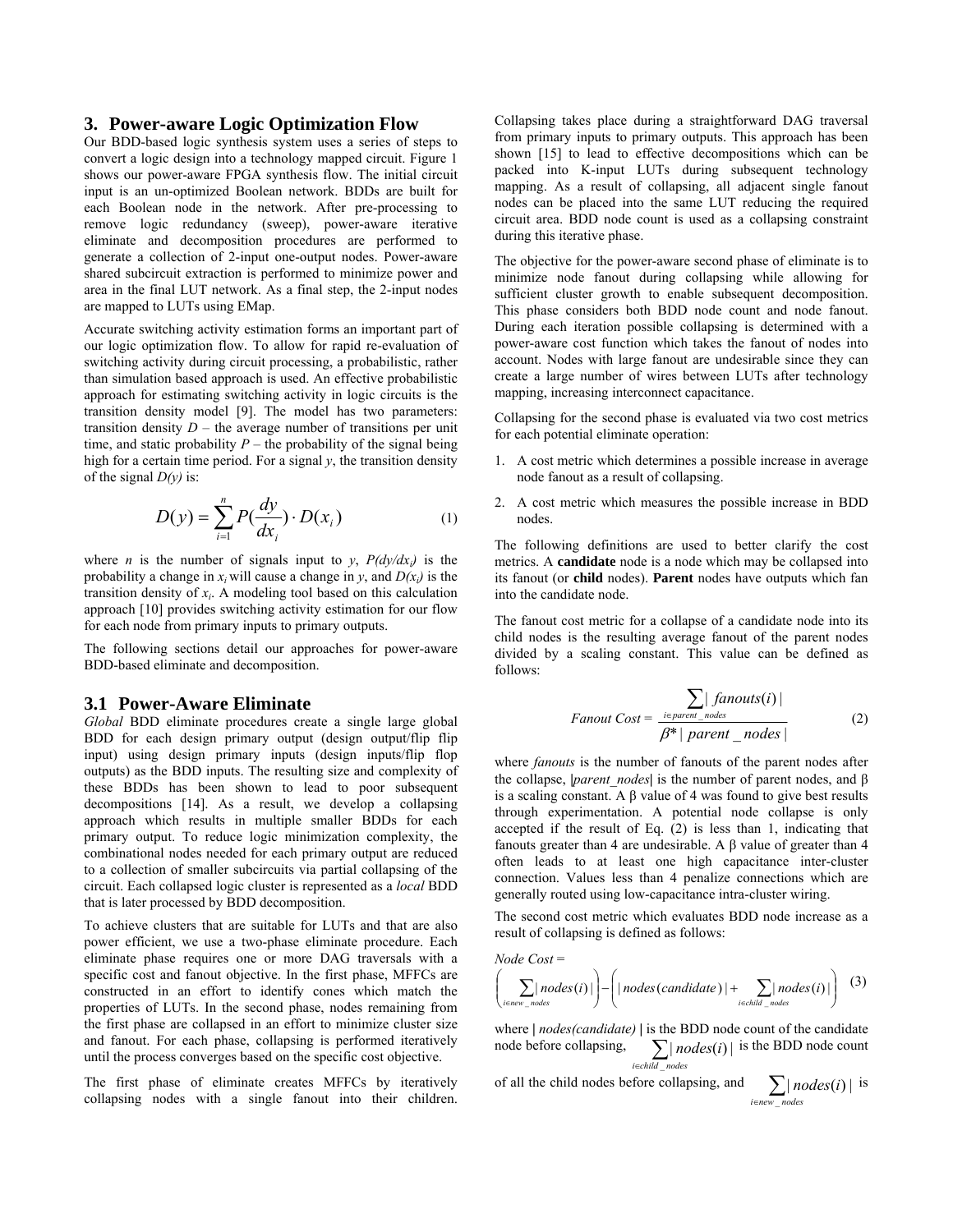

**Figure 2: Example of power-aware partial collapsing** 

the BDD node count of combined nodes created by collapsing the candidate node into its children. The cost gives the difference between BDD node count before and after collapsing the candidate node. If the *Node Cost* is greater than the predefined threshold value, collapsing is not performed. A node count growth of greater than 10 generally requires an additional LUT, adversely affecting area.

Figure 2 illustrates a power-aware partial collapsing of candidate node *z* into child nodes *x* and *y*. First, *Fanout Cost* is calculated. There are two parent nodes of node *z* (*b* and *c*). After collapsing, nodes *b* and *c* have 2 fanouts each. The *Fanout Cost* is (*fanouts(b) + fanouts(c)*) / (4 \* |*fanin\_nodes*|) = (2 + 2) / (4 \* 2) = 0.5. Since *Fanout Cost* is less than 1, *Node Cost* is calculated to determine if the collapse should be performed. As shown in Figure 2, the number of nodes before collapsing is  $(8 + 3 + 5) = 16$  and the number of nodes after collapsing is  $(6 + 4) = 10$ . Therefore, the *Node Cost* is  $10 - 16 = -6$ , indicating collapsing can proceed.

Figure 3 lists the per-phase steps in the identification and subsequent collapse of nodes during the power aware second phase. The node-based design is topologically ordered and traversed from primary inputs (PIs) to primary outputs (POs). An ROBDD is then implemented for each node in the design. Clusters are determined and collapsible nodes are identified and collapsed. During each iteration these steps are performed until no additional collapsible nodes are found in the network. Node collapsing is performed via variable substitution.

#### **3.2 Power-Aware BDD Decomposition**

Unlike previous BDD decomposition approaches which have focused on area reduction [14][15], our approach simultaneously optimizes both area and signal switching characteristics of decomposed functions. As a result, switching activity, in the form of transition density, is directly used in evaluating the costs of decompositions. The result of BDD decomposition is an optimized 2-input node network that is suitable for subsequent shared subcircuit extraction and technology mapping. As mentioned earlier in Section 3, node transition densities can be quickly evaluated for each proposed decomposition based on probabilistic techniques.

Our decomposition engine, which is based on BDS [14], performs a heuristic search for efficient BDD decompositions, including both algebraic and Boolean decompositions. For each BDD node under decomposition, the engine first searches for algebraic



#### **Figure 3: Iterative eliminate algorithm – second phase**

decompositions, which are based on 0, 1, and x-dominators, to perform simple AND, OR, and XOR decompositions, respectively. Subsequently, a series of Boolean decompositions based on generalized AND, OR, and XOR decompositions are attempted. If none of these decompositions are successful, the BDD is co-factored with respect to its top variable. For each BDD, several different decompositions may exist depending on where the BDD is cut. Following decomposition, the source BDD is broken into two parts, the dominator *dm* and decomposed *dp*  functions. These parts are then combined via a simplified function (e.g. AND, OR, XOR). For example, in Figure 4 both a disjunctive (top, right) and conjunctive (bottom, right) decomposition of the BDD on the left are possible.

Each potential BDD decomposition is evaluated with a cost function which considers both the resulting area and switching characteristics of the resulting circuit. Our cost function is defined as follows:

$$
Cost = \n\alpha \cdot \frac{D(dm * dp)}{D(orig)} + (1 - \alpha) \cdot \left( \frac{nodes(dm) + nodes(dp)}{2 \cdot nodes(orig)} + \frac{variables(dm \cap dp)}{2 \cdot variables(orig)} \n\tag{4}
$$

where  $\alpha$  is a scaling constant,  $D(dm * dp)$  is the transition density of the BDD function after decomposition, *D(orig)* is the transition density of the original BDD before decomposition, *nodes()*  indicates the number of BDD nodes in a BDD, *variables(dm∩dp)* is the number of shared variables in *dp* and *dm* and *variables(orig)* is the number of variables in the original BDD.

The first part of the cost function optimizes the switching activity (power cost) and the second part optimizes area for BDD decompositions. Through experimentation, an  $\alpha$  value of 0.25 was determined to generate best results since this value puts more of a bias on area than switching activity. Since minimizing area also minimizes dynamic power for most designs due to power reductions in logic and associated clocking and routing, this factor is given more weight than the switching activity metric. Values of  $\alpha$  less than 0.25 tend to cause our algorithm to ignore decompositions that have slightly greater area but significantly reduced switching.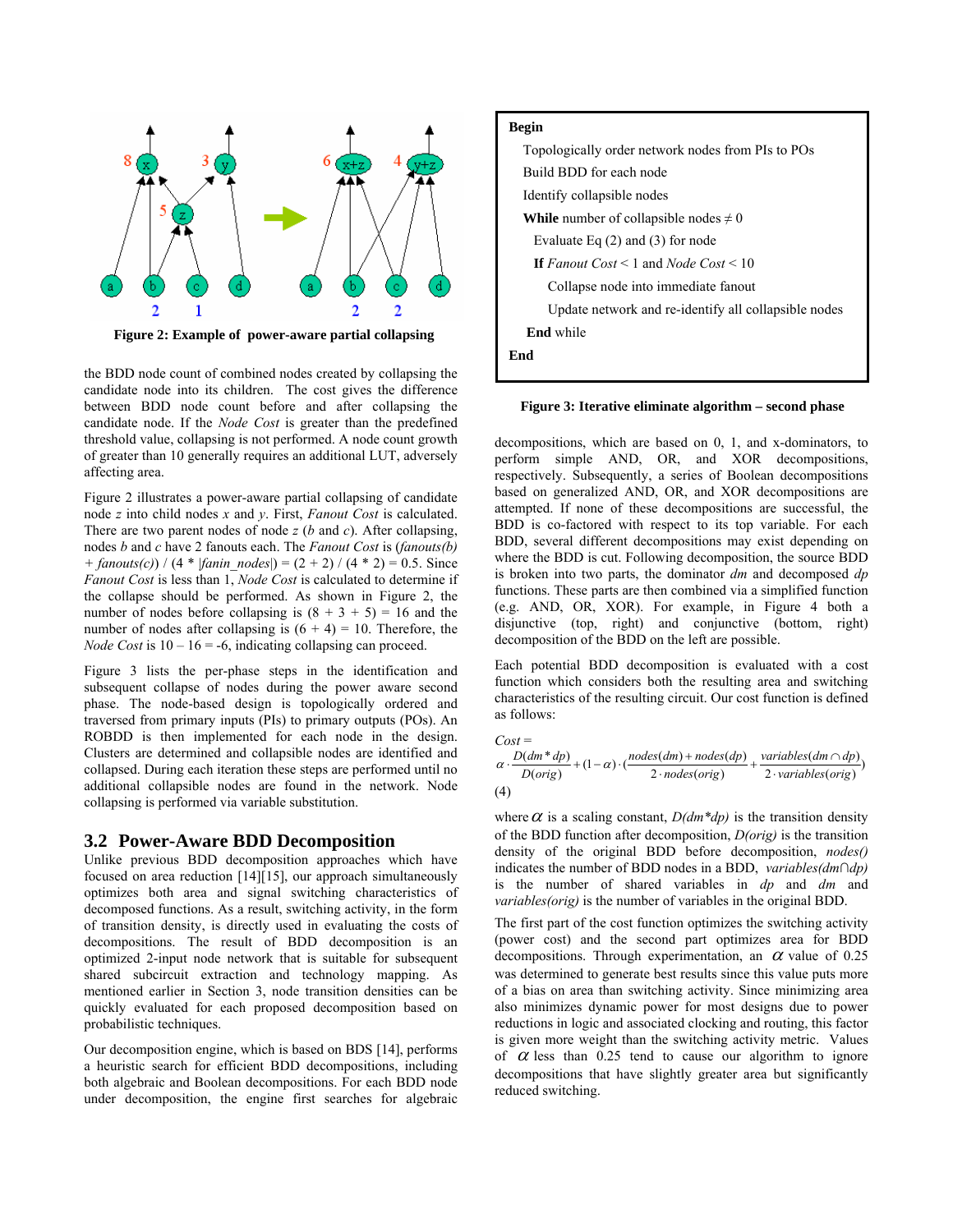

**Figure 4: Different cuts for the BDD of** *F = ab + ad+ cd*

Figure 4 illustrates two possible cuts which generate two different decompositions of the BDD for the function *F.* Both cuts have the same area costs based on the number of nodes after decomposition. But using the transition density based switching activity estimations (shown in italics at the top of the BDDs), the signal switching for the two cuts differ. From the figure it can be seen that bottom cut is more desirable for *F* since it has a lowest transition density (0.8). Static probabilities are labeled on each BDD edge and transition density and static probability values for input variables are shown at the bottom left. The decomposed nodes are stored in factoring trees after BDD decomposition. To reduce the area in the final 2-input logic gate network, extraction of shared subtrees is performed to find logic sharing among different parts of the network. This technique reduces area (number of LUTs) since node redundancies are eliminated. Sharing extraction also reduces the number of duplicated fanins of a node in the subtree, thus reducing the number of wires at the input and within the extracted subtree.

#### **4. EXPERIMENTAL APPROACH**

Our new logic optimization system has been integrated into two FPGA mapping flows to evaluate its power and energy reduction potential. Following logic optimization, we use EMap, a poweraware technology mapper, for LUT packing. Following mapping, two place and route options are possible. In the first flow, we use VPR, an academic place and route tool for physical synthesis. Post-route core dynamic power for this flow is determined with the transition density estimator described in [10]. The target

architecture for this flow is an FPGA model with four LUTs per logic block and wire segments of length 4. A 0.18 µm technology is assumed for the FPGA model. A second flow uses Altera Quartus II 5.0 to perform placement and routing to Cyclone II devices. Altera's PowerPlay power analyzer was used with random input waveforms to determine core dynamic power results. The timing requirements are set to achieve maximum performance for all designs during place and route by setting the clock frequency constraint to an unattainable 1 GHz.

To evaluate the synthesis benefits of our new approach, we compare the power and area results of our power-aware BDDbased FPGA synthesis tool with two other logic synthesis tools using the two flows mentioned above. A synthesis flow which uses SIS and DMIG [12] is used to allow for comparison to previous work with EMap [5]. In the SIS flow, technology independent logic optimization is performed on the initial circuit designs using SIS (script.rugged). The optimized circuits are then transformed into networks of 2-input simple gates using SIS's *tech\_decomp* and DMIG. In addition to SIS comparisons, we also compare the synthesis results of our power-aware BDD tool to our original BDD decomposition tool (BDS-pga [15]) that optimizes FPGA area. All other steps in the evaluation flows remain the same for these two alternate synthesis approaches. For each experiment, 16 large MCNC benchmarks were used, as listed in Table 1. The experiments were conducted on a Pentium-4/1.8GHz machine with 512MB of RAM. All designs were targeted to the smallest FPGA which would hold them.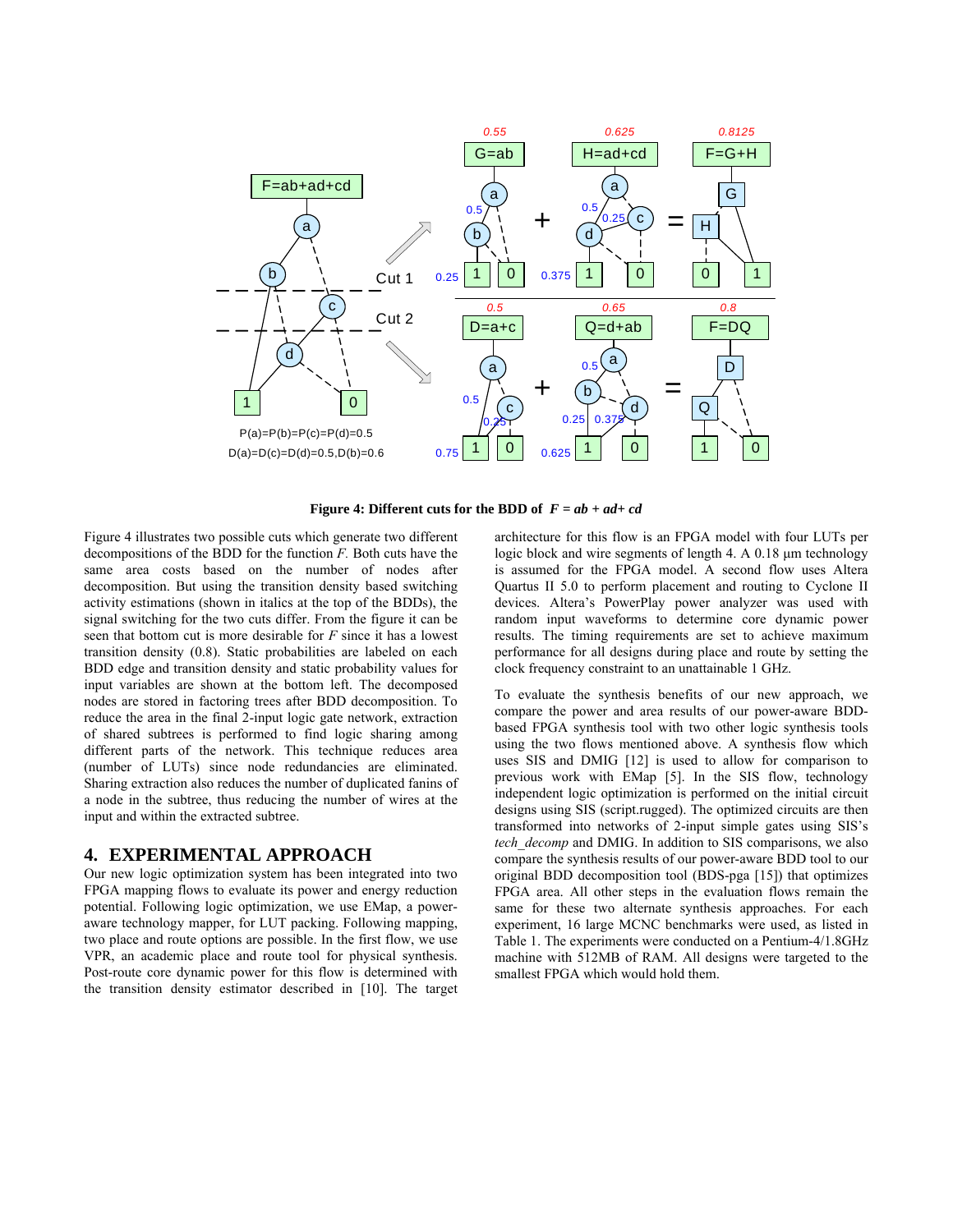|                   | SIS Flow (A) |       |          | Original BDS-pga Flow (B) |       |          | Power-Aware BDD Flow (C) |       |          |         |         |
|-------------------|--------------|-------|----------|---------------------------|-------|----------|--------------------------|-------|----------|---------|---------|
|                   |              | Max   | Energy @ |                           | Max   | Energy @ |                          | Max   | Energy @ | Energy  | Energy  |
|                   | <b>LUTs</b>  | Delay | 50 MHz   | <b>LUTs</b>               | Delay | 50 MHz   | <b>LUTs</b>              | delay | 50 MHz   | ratio   | ratio   |
|                   |              | (ns)  | (nJ)     |                           | (ns)  | (nJ)     |                          | (ns)  | (nJ)     | (C)/(A) | (C)/(B) |
| alu4              | 1400         | 7.65  | 1.60     | 552                       | 6.94  | 0.79     | 528                      | 7.11  | 0.81     | 0.51    | 1.02    |
| apex2             | 1779         | 9.00  | 1.61     | 1846                      | 10.84 | 1.69     | 1740                     | 9.77  | 1.61     | 0.99    | 0.95    |
| apex4             | 1294         | 7.06  | 0.85     | 1302                      | 9.39  | 0.90     | 1203                     | 9.09  | 0.70     | 0.83    | 0.78    |
| bigkey            | 1810         | 3.92  | 2.59     | 1365                      | 4.62  | 2.46     | 1478                     | 4.49  | 2.42     | 0.93    | 0.98    |
| des               | 1391         | 6.18  | 3.59     | 1069                      | 4.89  | 2.71     | 1077                     | 5.30  | 2.82     | 0.78    | 1.04    |
| diffeq            | 1069         | 10.01 | 0.53     | 1090                      | 8.54  | 0.55     | 1086                     | 10.30 | 0.53     | 1.00    | 0.96    |
| dsip              | 1366         | 3.76  | 2.43     | 1433                      | 4.36  | 2.39     | 1460                     | 4.18  | 2.33     | 0.96    | 0.97    |
| elliptic          | 2319         | 11.72 | 1.87     | 2494                      | 12.10 | 1.91     | 2444                     | 12.56 | 1.77     | 0.95    | 0.93    |
| ex1010            | 4405         | 9.51  | 1.26     | 4655                      | 13.55 | 1.54     | 4610                     | 11.98 | 0.81     | 0.64    | 0.52    |
| ex5p              | 1057         | 8.37  | 0.86     | 1112                      | 9.25  | 0.90     | 1095                     | 9.78  | 0.75     | 0.88    | 0.84    |
| frisc             | 2563         | 15.67 | 1.07     | 2825                      | 16.76 | 1.12     | 2819                     | 17.70 | 1.00     | 0.93    | 0.89    |
| misex3            | 1324         | 7.83  | 1.34     | 2032                      | 10.25 | 2.33     | 1443                     | 9.00  | 1.68     | 1.25    | 0.72    |
| pdc               | 4498         | 10.71 | 1.33     | 3600                      | 11.90 | 1.45     | 3472                     | 13.10 | 1.24     | 0.93    | 0.86    |
| s298              | 1738         | 15.54 | 0.83     | 1880                      | 19.68 | 1.16     | 1113                     | 17.07 | 0.72     | 0.86    | 0.61    |
| seq               | 1605         | 7.30  | 1.61     | 1631                      | 8.50  | 1.66     | 1619                     | 8.51  | 1.60     | 1.00    | 0.96    |
| spla              | 3725         | 9.64  | 1.44     | 2842                      | 11.67 | 1.20     | 2818                     | 11.49 | 1.01     | 0.70    | 0.84    |
| Geometric<br>Ave. | 1858         | 8.38  | 1.39     | 1739                      | 9.38  | 1.41     | 1629                     | 9.33  | 1.20     | 0.87    | 0.85    |

**Table 1: Detailed results of SIS flow, BDS-pga flow, and power-aware BDD flow for Altera 90 nm Cyclone II FPGAs** 

**Table 2: Detailed results of SIS flow, BDS-pga flow, and power-aware BDD flow for VPR 0.18 µm model** 

|                   | SIS Flow(A) |                   |          | Original BDS-pga Flow (B) |        |                 | Power-Aware BDD Flow (C) |        |          |         |         |
|-------------------|-------------|-------------------|----------|---------------------------|--------|-----------------|--------------------------|--------|----------|---------|---------|
|                   |             | Max               | Energy @ |                           | Max    | Energy $\omega$ |                          | Max    | Energy @ | Energy  | Energy  |
|                   | <b>LUTs</b> | Delay             | 5 MHz    | <b>LUTs</b>               | Delay  | 5 MHz           | <b>LUTs</b>              | delay  | 5 MHz    | ratio   | ratio   |
|                   |             | (n <sub>S</sub> ) | (nJ)     |                           | (ns)   | (nJ)            |                          | (ns)   | (nJ)     | (C)/(A) | (C)/(B) |
| alu4              | 1400        | 42.23             | 27.61    | 552                       | 33.84  | 16.88           | 528                      | 33.61  | 16.79    | 0.61    | 0.99    |
| apex2             | 1779        | 47.54             | 26.53    | 1846                      | 59.64  | 25.29           | 1740                     | 53.00  | 25.22    | 0.95    | 1.00    |
| apex4             | 1294        | 36.82             | 16.78    | 1302                      | 52.96  | 14.18           | 1203                     | 50.23  | 14.16    | 0.84    | 1.00    |
| bigkey            | 1810        | 45.86             | 71.23    | 1365                      | 22.76  | 73.03           | 1478                     | 38.69  | 57.25    | 0.80    | 0.78    |
| des               | 1391        | 31.31             | 75.03    | 1069                      | 29.36  | 65.73           | 1077                     | 29.98  | 73.46    | 0.98    | 1.12    |
| diffeq            | 1069        | 47.31             | 12.56    | 1090                      | 50.24  | 12.88           | 1086                     | 52.62  | 11.76    | 0.94    | 0.91    |
| dsip              | 1366        | 24.58             | 55.23    | 1433                      | 37.00  | 50.28           | 1460                     | 36.42  | 50.45    | 0.91    | 1.00    |
| elliptic          | 2319        | 69.19             | 28.05    | 2494                      | 66.91  | 30.79           | 2444                     | 75.38  | 27.87    | 0.99    | 0.91    |
| ex1010            | 4405        | 49.76             | 37.13    | 4655                      | 83.14  | 55.61           | 4610                     | 62.03  | 28.95    | 0.78    | 0.53    |
| ex5p              | 1057        | 43.52             | 15.77    | 1112                      | 48.08  | 14.62           | 1095                     | 53.80  | 14.63    | 0.93    | 1.00    |
| frisc             | 2563        | 87.96             | 17.08    | 2825                      | 97.95  | 17.91           | 2819                     | 103.92 | 16.88    | 0.99    | 0.94    |
| misex3            | 1324        | 42.40             | 22.55    | 2032                      | 61.56  | 32.19           | 1443                     | 55.30  | 20.41    | 0.91    | 0.63    |
| pdc               | 4498        | 55.13             | 44.21    | 3600                      | 66.95  | 41.36           | 3472                     | 76.41  | 40.21    | 0.91    | 0.97    |
| s298              | 1738        | 82.88             | 16.32    | 1880                      | 139.54 | 15.91           | 1113                     | 110.66 | 14.46    | 0.89    | 0.91    |
| seq               | 1605        | 43.39             | 27.30    | 1631                      | 47.64  | 26.77           | 1619                     | 46.18  | 26.72    | 0.98    | 1.00    |
| spla              | 3725        | 57.86             | 39.85    | 2842                      | 61.79  | 38.54           | 2818                     | 61.75  | 36.58    | 0.92    | 0.95    |
| Geometric<br>Ave. | 1858        | 47.99             | 28.82    | 1739                      | 54.40  | 28.45           | 1629                     | 54.96  | 25.63    | 0.89    | 0.91    |

## **5. EXPERIMENTAL RESULTS**

In an initial experiment, all 16 designs were synthesized using SIS/DMIG, our original BDD tool (BDS-pga), and our new power-aware BDD tool. Following technology mapping with EMap using default settings, the designs were packed, placed, and routed by Quartus II with clock constraints. The results from this experiment are summarized in Table 1. Two main results are apparent from the table. For a fixed design clock frequency, our power-BDD synthesis tool achieves about a 13% overall energy

reduction versus a flow with SIS synthesis and about a 15% reduction versus a flow which includes our previous BDD synthesis approach. In the table, energy values are based on dynamic power values of the design (except I/Os) determined via simulation. Note that although we list energy results at 50 MHz (the clock speed used for simulation), the relative results for dynamic power and energy will not change if the clock frequency for all three mappings for each design is increased to the maximum value allowed among the three. For example, design **alu4** is constrained by a 7.65 ns period for SIS optimization so all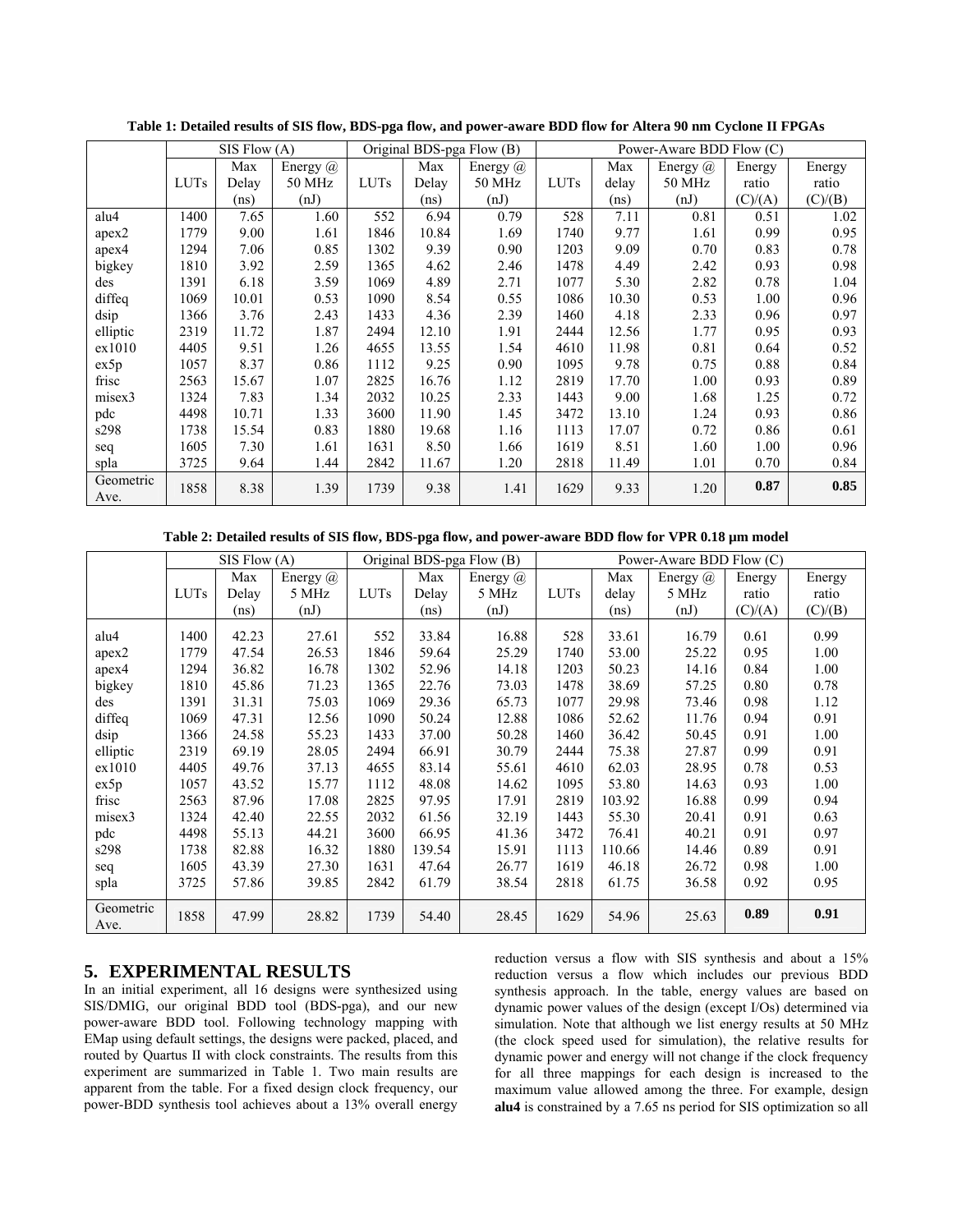|                              | Average<br>Fanout | $\frac{0}{0}$<br>Diff | Ave. Trans.<br>Density | $%$ Diff |
|------------------------------|-------------------|-----------------------|------------------------|----------|
| BDS-pga                      | 2.05              |                       | 0.30                   |          |
| BDS-power<br>minus elim      | 2.07              | 1.0                   | 0.27                   | $-9.0$   |
| BDS-power<br>minus<br>decomp | 1.91              | $-7.3$                | 0.28                   | $-6.2$   |
| <b>BDS-power</b>             | 1.93              | $-5.4$                | 0.24                   | $-18.0$  |

**Table 3: Pre-map fanout and transition density values** 

designs could have been evaluated at this frequency with the same relative result. This constant energy ratio occurs since both dynamic power and energy due to dynamic power are linearly proportional to clock frequency.

This significant energy reduction comes at the cost of maximum achievable clock frequency. The peak clock frequency for our new BDD approach is about 11% worse than the peak frequency achievable with SIS.

This increase is not surprising since our eliminate and decomposition steps focus on reduced area and signal switching rather than depth reduction. We believe that for many applications, energy savings will be of utmost importance during design especially for low to moderate performance embedded applications.

It should be noted that although most designs for the Cyclone II experiments have a simulation coverage of close to 100% of design nodes, designs **ex1010** and **pdc** only have coverage of 82% and 89% respectively, which may skew their results.

To verify our results for Cyclone II, we performed the same set of experiments using the VPR flow described in Section 4. As seen in Table 2, an 11% energy savings due to dynamic power reduction was also achieved with this flow versus the SIS flow. The delay average increase of 15% is also similar. The overall energy savings are likely lower for the 180 nm model used by VPR versus Cyclone II due to VLSI technology difference and since VPR does not model the same interconnect richness found in the commercial 90 nm Cyclone II device.

As mentioned earlier in this section, the SIS flow results (A) in Tables 1 and 2 were generated with default EMap technology mapping settings which attempt to simultaneously optimize for both power and performance. In an additional set of experiments, the netlists created by SIS synthesis were remapped by EMap under relaxed timing constraints so that average delay increased by 11%, the same amount achieved by power-aware BDD synthesis followed by default EMap technology mapping (Flow C). This remapping achieved an 8% area and 10% energy reduction versus the initial SIS flow (A). The energy savings are consistent with previous results [1] which examine power savings versus delay tradeoffs in technology mapping. In comparison to the delay-relaxed SIS/EMap flow, the power-aware BDD flow reduced area by 4% and energy by 3%.

In our experimentation, we only examine dynamic power since the static power of each design varies only a small amount per implementation for a fixed FPGA device. Although the logic area required by the designs varied based on the synthesis tools used,

the smallest package required to fit each design did not change. The area reduction achieved by the power-aware BDD synthesis tool may have more of an impact on static power if future FPGAs provide the capability to power down device regions. Although the percentage reduction in energy for Cyclone II (13%) is roughly the same as the amount of logic area reduction (12%) for the power-aware BDD synthesis flow, the use of power-aware eliminate and decomposition plays a role in energy reduction. From Table 1 it can be seen that if the original BDS-pga synthesis flow (B) is used, logic area is reduced by about 6% versus the SIS flow (A) but energy remains roughly constant.

The benefit of each step of the power-aware BDD synthesis approach can be seen in Table 3. This table lists average node fanout and transition density values for designs that have been synthesized but not technology mapped. In addition to synthesis with our original and new BDD tools, we also performed synthesis with the power-aware eliminate shut off (minus elim) and power-aware decomposition shut off (minus decomp). For those cases, their non-power-aware counterparts were used instead. As seen from the table, the power-aware eliminate was particularly important in reducing average fanout and poweraware decomposition reduces transition density. This effect was also seen in the *post-map* LUT designs created by EMap. The average post-map fanout for BDD-pga versus BDD-power is 2.91 vs. 2.73 and the average transition density is 0.23 vs. 0.21. The reduction of both of these values plays a role in reducing dynamic power along with design area reduction.

To address the issue of increased circuit delay for designs mapped with our new power aware BDD synthesis tool, an additional delay resynthesis approach was attempted on designs following the BDD synthesis shown in Figure 1 and before EMap. This approach uses tree height reduction [12] on a design after poweraware BDD decomposition. Functionally equivalent gates in the circuit paths are collapsed together and re-decomposed into 2 input gates using DMIG, a tree-height reduction decomposition algorithm. A Huffman encoding procedure [12] is used in DMIG to reduce the depth of the logic gate network.

With this approach, an average 2% improvement in maximum delay versus results in Table 1 is achieved for BDS-power, but the maximum delay results are still 9% larger on average than the SIS flow. The energy saving over SIS is reduced from 13% to 10% on average while the area result remains the same.

#### **6. CONCLUSION**

This work presents a power-aware BDD-based synthesis system for FPGAs. Our BDD synthesis system performs partial collapsing during logic optimization to reduce node fanout. Additionally, signal switching information is used during logic decomposition to achieve decompositions that are both area and power efficient. Both of these goals have been shown to favorably assist subsequent power-aware technology mapping.

Several advancements warrant evaluation as next steps. It may be possible to limit node depth during decomposition by using a more global view of BDDs. Alternatively, it may be possible to initially explore algebraic decompositions along critical paths followed by BDD-based decomposition along non-critical paths.